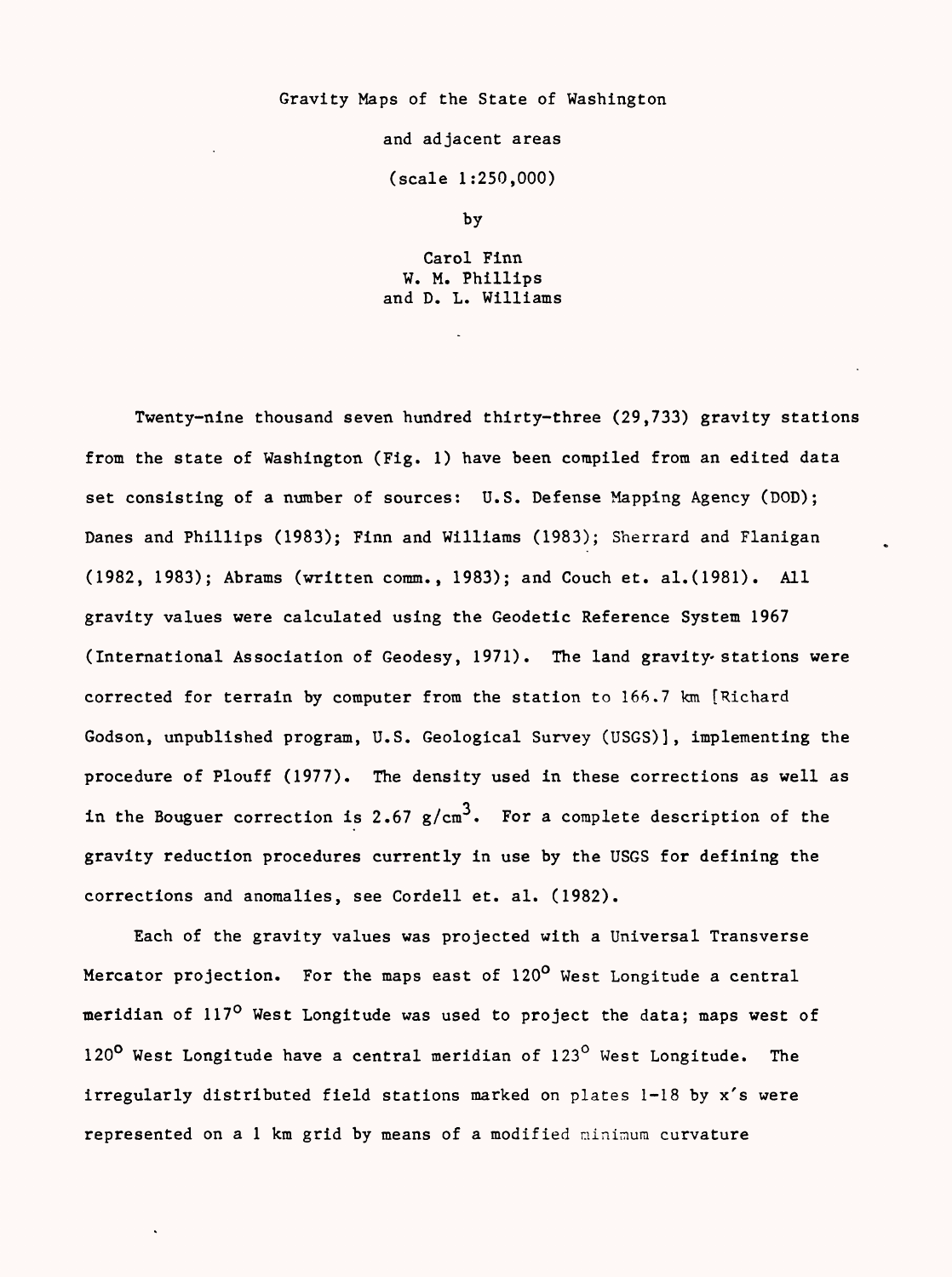interpolation formula programmed for the USGS by Webring (1981). The contouring on plates 1-18 were done by computer utilizing a program by Godson and Webring (1982) Free-air values are shown for offshore areas, complete Bouguer for onshore. The maps are at a scale of 1:250,000 to match the USGS 1<sup>o</sup> by 2<sup>o</sup> topographic quadrangles for the state of Washington and adjacent areas. To overlay these gravity maps on the  $1^{\circ}$  by  $2^{\circ}$  topographic quadrangles, the latitude and longitude tick marks, rather than the outside boundary lines, should be aligned for a good fit. Paper stretching or shrinkage can cause a slight ( $2m$ ) distortion between the gravity maps and  $1^0$  by  $2^0$  topographic quadrangles. The contour interval is 2 milligals. Gravity lows are indicated by "L"'s, highs by "H"'s. A contour interval of 2 mgal is appropriate for most areas, except for, the free air anomalies offshore and the data in the Cascade region ( $122^{\circ}$  West Longitude) which would be better at a 5 mgal interval.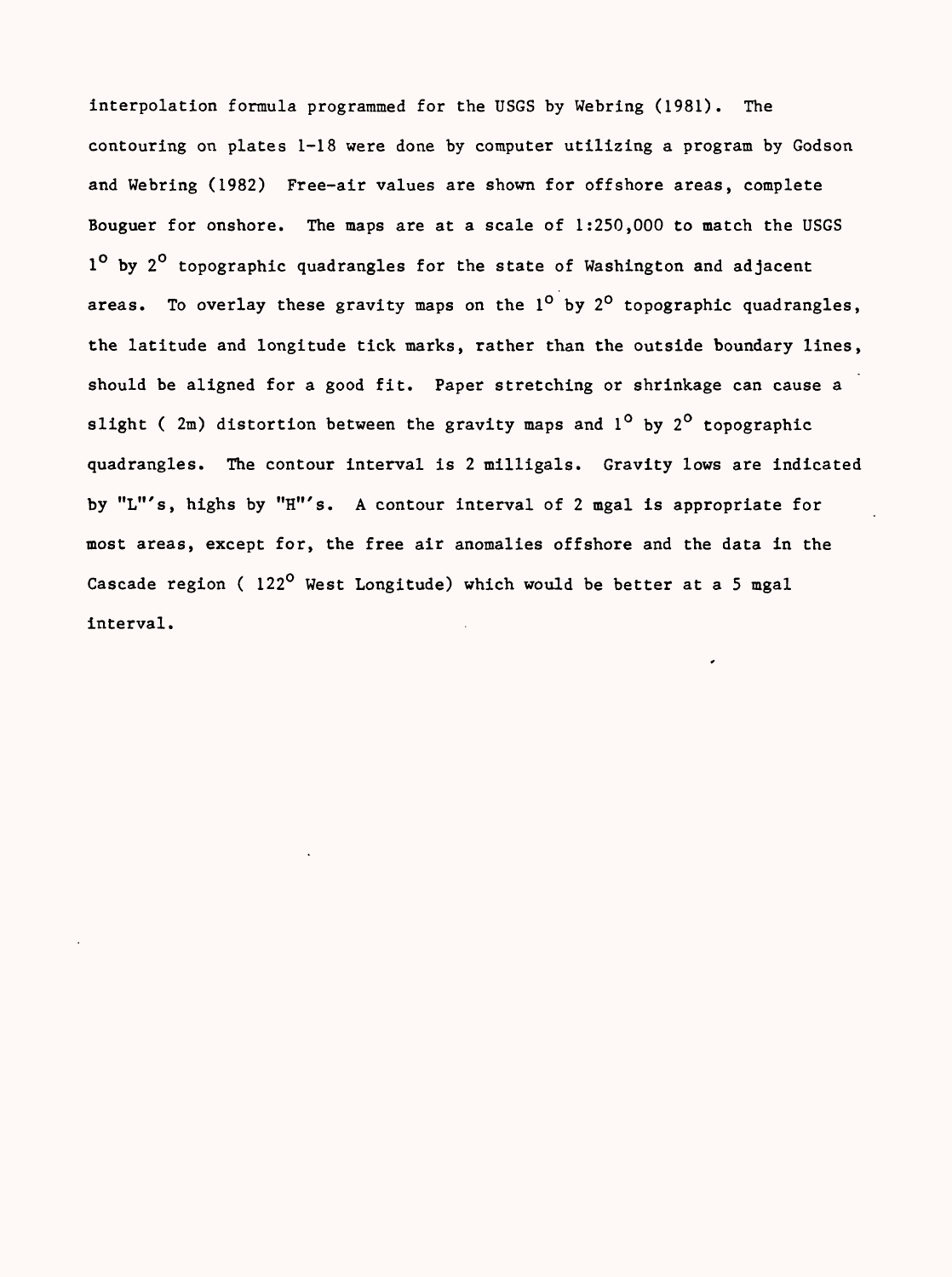

Figure 1: Index map showing the locations of the USGS 1° by 2 topographic quadrangle gravity Index map showing the locations of the USGS  $1^{\circ}$  by  $2^{\circ}$  topographic quadrangle gravity maps for the state of Washington. maps for the state of Washington.Figure 1:

**126°**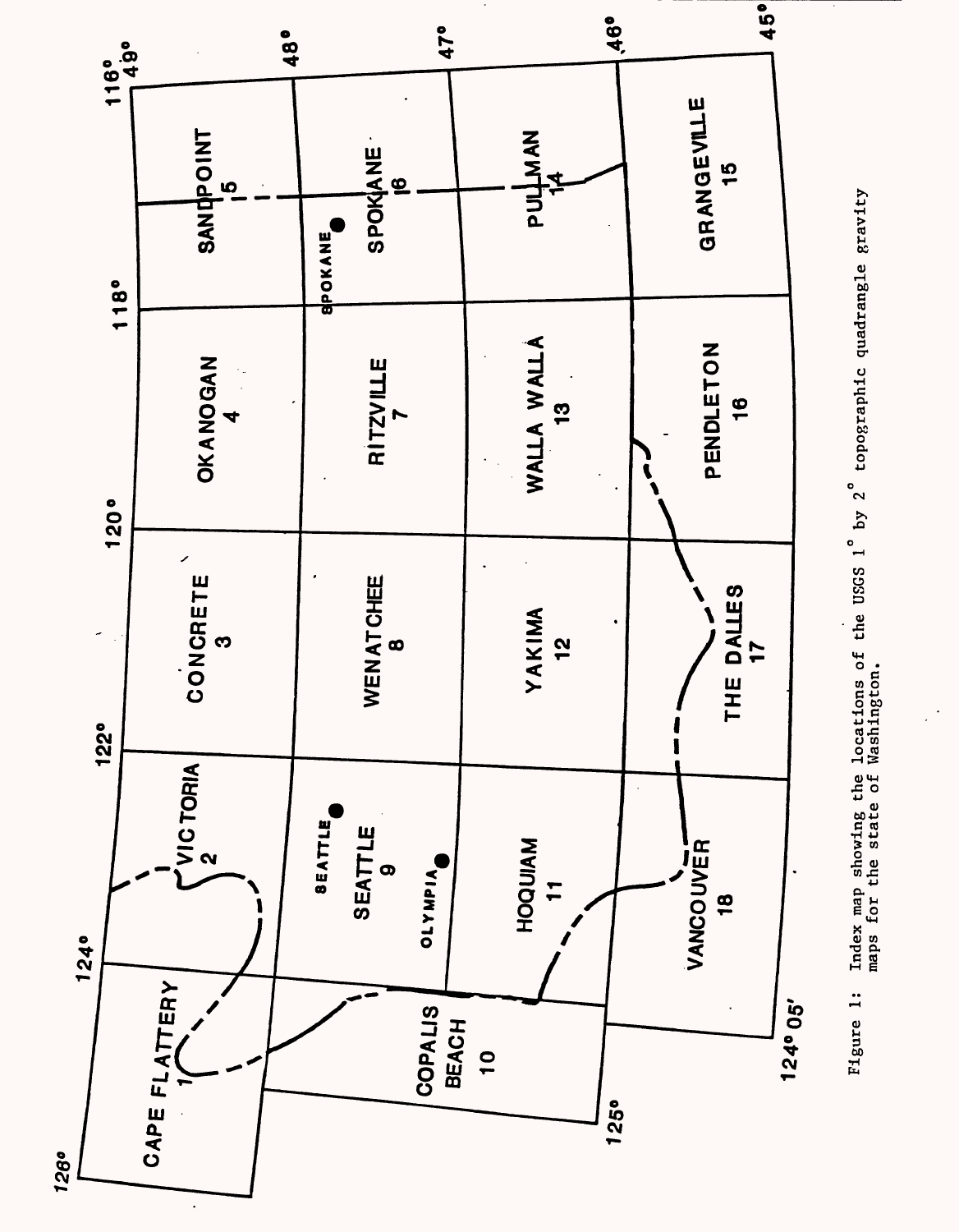## References

- Cordell, Lindrith, Keller, G. R., and Hildenbrand, T. G., 1982, Bouguer gravity map of the Rio Grande rift: U.S. Geological Survey Geophysical Investigations Map GP-949.
- Couch, R. W., Pitts, G. S., Bramer, D. E., and Gemperle, M., 1981, Free-air gravity anomaly map and complete Bouguer gravity anomaly map, Cascade Mountain Range, northern Oregon: Oregon Dept. of Geology and Mineral Industries Geological Map Series GMS-15.
- Danes, Z. F., and Phillips, W. M., 1983, Principal facts and a discussion of terrain correction methods for anomaly map of the Cascade Mountains, - Washington Div. of Geology and Earth Resource Open File Report 83-1.
- Finn, Carol and Williams, D. L., 1983, Principal facts for one-hundred-six gravity stations near the Goat Rocks Wilderness Area, Washington: U.S. Geological Survey Open-File Report no. 83-176.
- Godson, R. H., and Webring, M. W., 1982, Contour: A modification of G. F. Evenden's general purpose contouring program: U.S. Geological Survey Open-File Report no. 82-797.

International Association of Geodesy, 1967, Geodetic Reference System 1967: International Association of Geodesy Special Publication, no. 3, 116 p.

Plouff, Donald, 1977, Preliminary documentation for a FORTRAN program to compute gravity terrain corrections based on a geographic grid: U.S. Geological Survey Open-File Report no. 77-535, 45 p.

Sherrard, Mark and Flanigan, Vincent, 1982, Gravity survey of the Colville Indian Reservation, Washington: Administrative Report for the BIA, 3p. Sherrard, Mark and Flanigan, Vincent, 1983, Bouguer gravity anomaly map of the Glacier Peak Wilderness and vicinity; Chelah, Skagit, and Snowhomish Counties, Washington: U.S. Geological Survey Open-File Report 83-595.